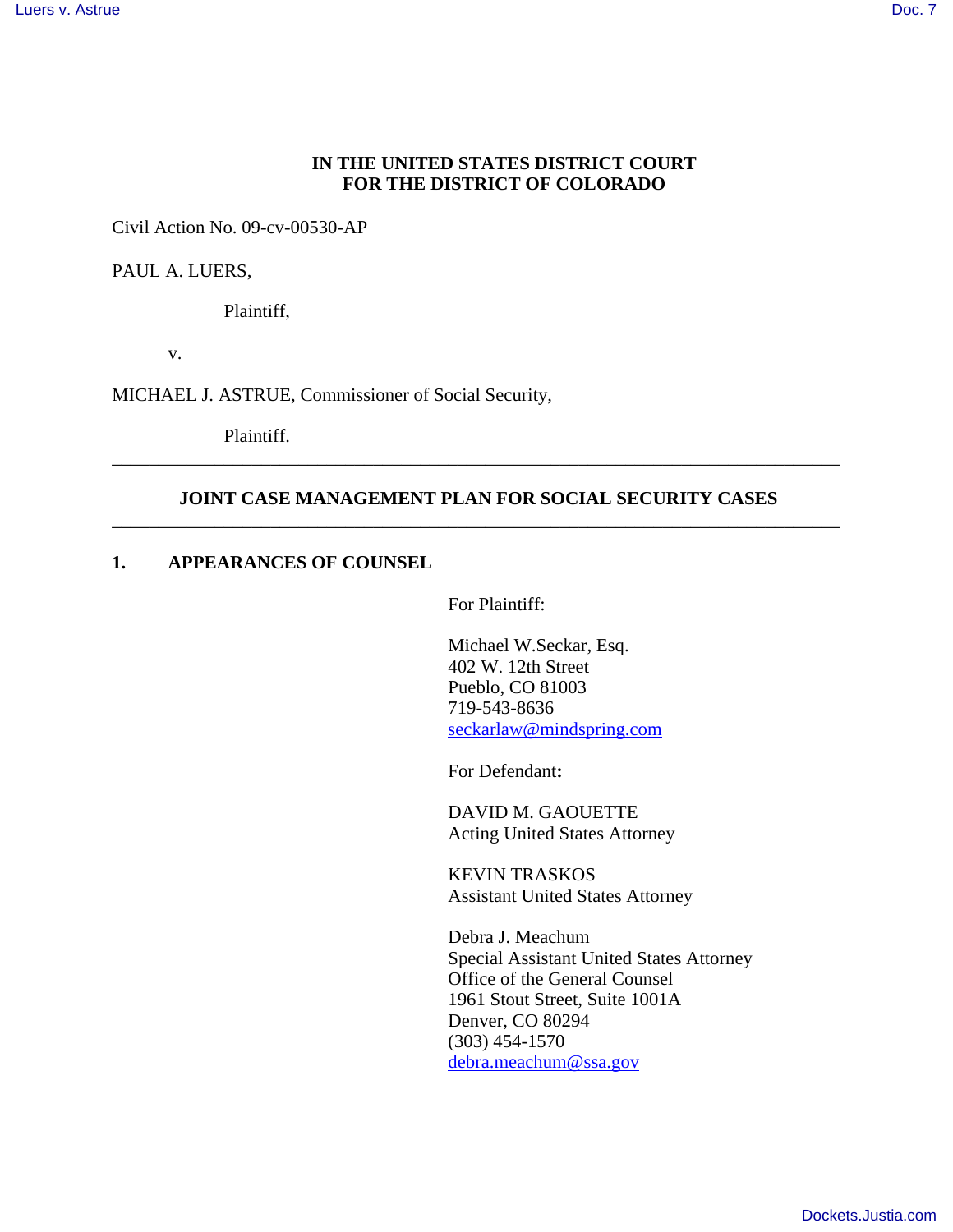## **2. STATEMENT OF LEGAL BASIS FOR SUBJECT MATTER JURISDICTION**

The Court has jurisdiction based on section  $205(g)$  of the Social Security Act, 42 U.S.C.  $405(g)$ .

### **3. DATES OF FILING OF RELEVANT PLEADINGS**

- A. Date Complaint Was Filed: **3/12/09**
- B. Date Complaint Was Served on U.S. Attorney's Office**: 4/29/09.**
- C. Date Answer and Administrative Record Were Filed**: 6/22/09.**

#### **4. STATEMENT REGARDING THE ADEQUACY OF THE RECORD**

The parties, to the best of their knowledge, state that the administrative record is complete

and accurate.

## **5. STATEMENT REGARDING ADDITIONAL EVIDENCE**

Neither party intends to submit additional evidence.

# **6. STATEMENT REGARDING WHETHER THIS CASE RAISES UNUSUAL CLAIMS OR DEFENSES**

The parties, to the best of their knowledge, do not believe the case raises unusual claims or defenses.

#### **7. OTHER MATTERS**

The parties have no other matters to bring to the attention of the court.

### **8. BRIEFING SCHEDULE**

- A. Plaintiff's Opening Brief Due**: 8/13/09.**
- B. Defendant's Response Brief Due**: 9/13/09.**
- C. Plaintiff's Reply Brief (If Any) Due**: 9/28/09.**

## **9. STATEMENTS REGARDING ORAL ARGUMENT**

- A. Plaintiff's Statement: Plaintiff does not request oral argument.
- B. Defendant's Statement: Defendant does not request oral argument**.**

## **10. CONSENT TO EXERCISE OF JURISDICTION BY MAGISTRATE JUDGE**

A. ( ) All parties have consented to the exercise of jurisdiction of a United States Magistrate Judge.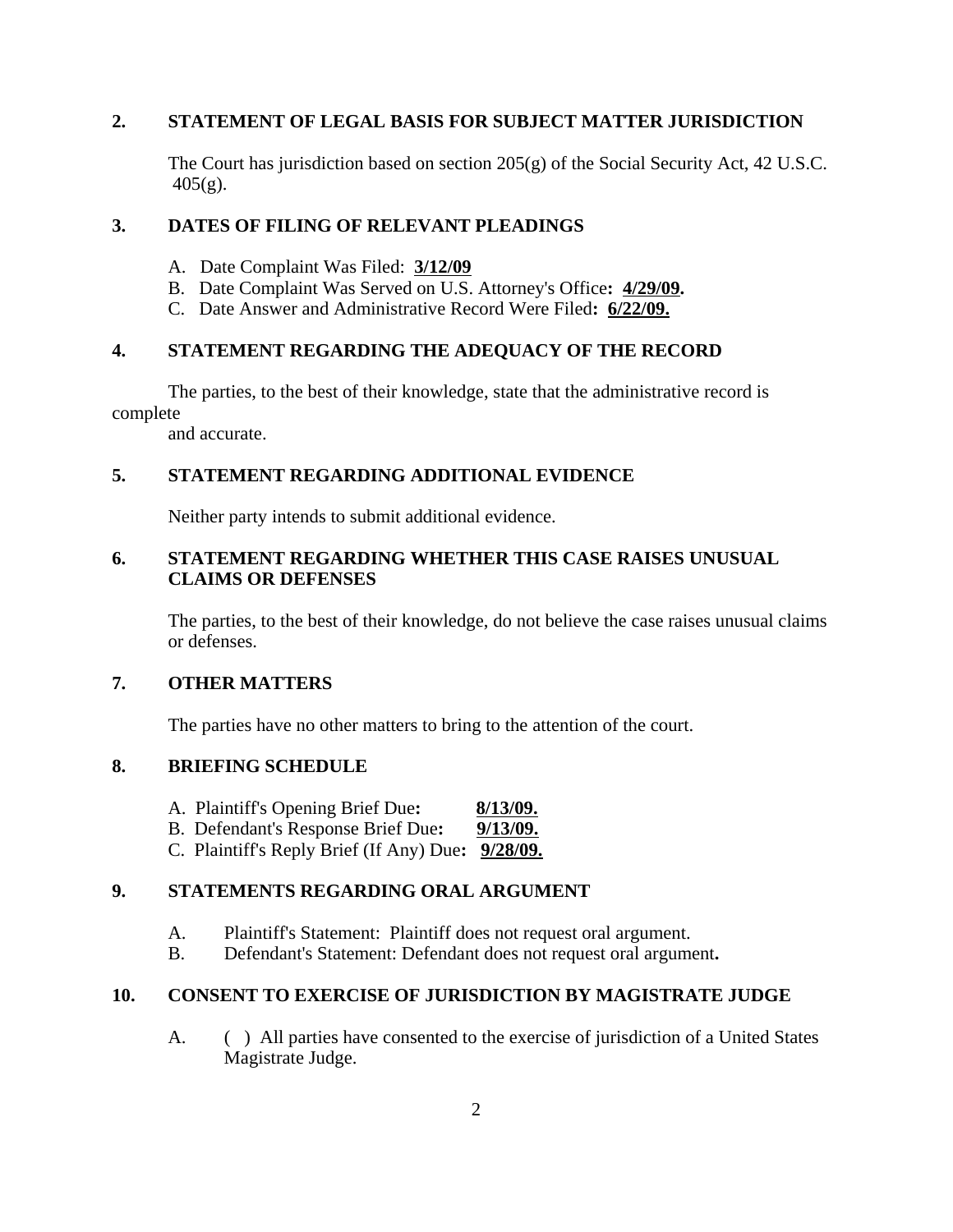B. (X) All parties have not consented to the exercise of jurisdiction of a United States Magistrate Judge.

# **11. OTHER MATTERS**

THE PARTIES FILING MOTIONS FOR EXTENSION OF TIME OR CONTINUANCES MUST COMPLY WITH D.C.COLO.LCivR 7.1(C) BY SUBMITTING PROOF THAT A COPY OF THE MOTION HAS BEEN SERVED UPON THE MOVING ATTORNEY'S CLIENT, ALL ATTORNEYS OF RECORD, AND ALL PRO SE PARTIES.

# **12. AMENDMENTS TO JOINT CASE MANAGEMENT PLAN**

The parties agree that the Joint Case Management Plan may be altered or amended only upon a showing of good cause.

DATED this  $9<sup>th</sup>$  day of July, 2009.

BY THE COURT:

*s/John L. Kane*  U.S. DISTRICT COURT JUDGE